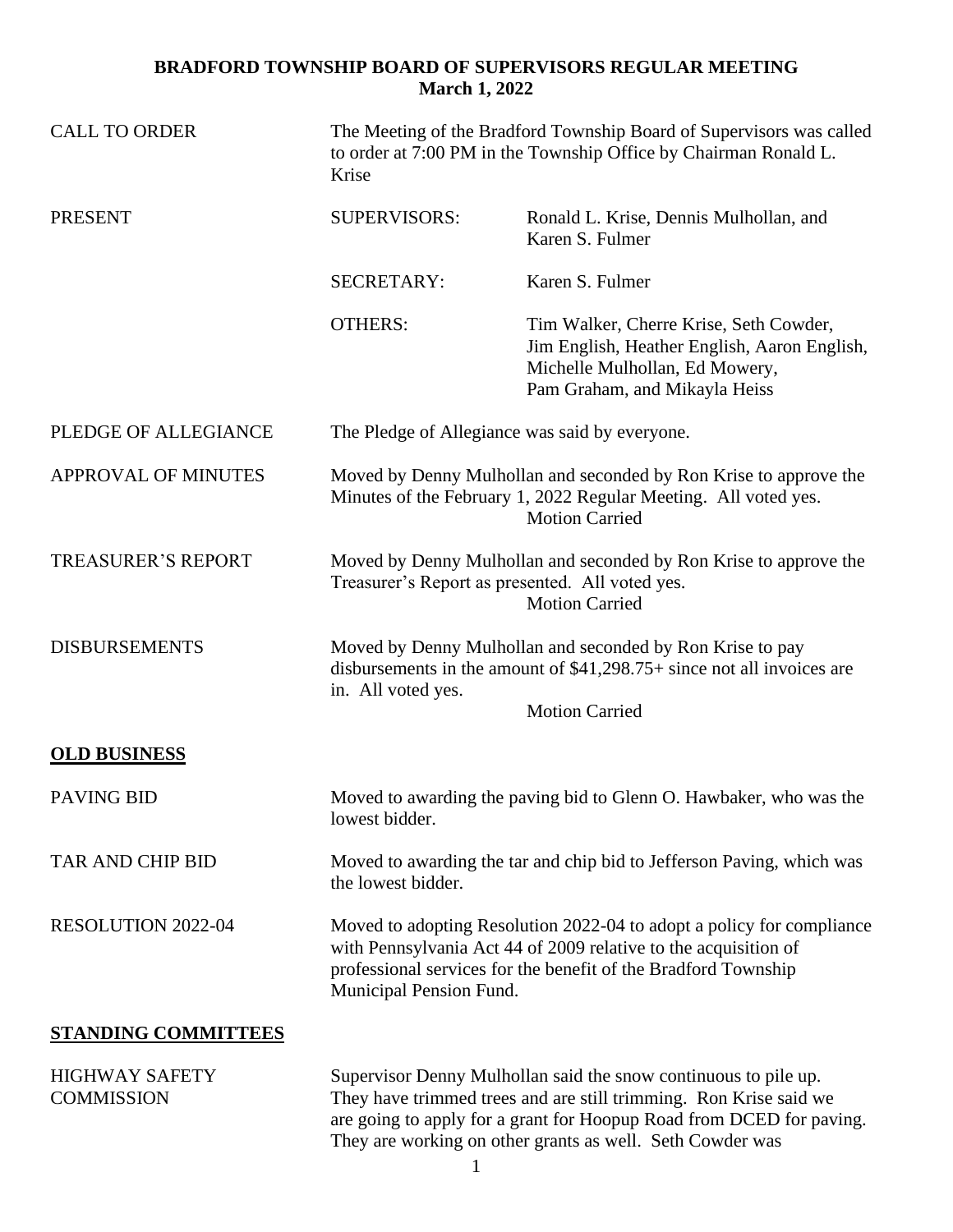## **BRADFORD TOWNSHIP BOARD OF SUPERVISORS REGULAR MEETING March 1, 2022**

|                                                   | complaining about the Egypt Road Bridge Project.                                                                                                                                                                      |  |
|---------------------------------------------------|-----------------------------------------------------------------------------------------------------------------------------------------------------------------------------------------------------------------------|--|
| <b>EMERGENCY MANAGEMENT</b><br><b>COORDINATOR</b> | Justin Millinder, Emergency Management Coordinator, did not submit a<br>report for the month of February.                                                                                                             |  |
| <b>CITIZENS INPUT</b>                             |                                                                                                                                                                                                                       |  |
| PAM GRAHAM                                        | Pam asked if the supervisors were aware of the tax issue. They said<br>they were. She said it has been a real problem and will continue until<br>they get the program straightened out.                               |  |
| <b>JIM ENGLISH</b>                                | Jim asked about the Jury Road bridge. The supervisors stated they<br>were aware of it and it is on the list for repair.                                                                                               |  |
| <b>SETH COWDER</b>                                | Seth asked again about the Egypt Road Bridge Project and why the<br>supervisors were not doing the work themselves. They said with grant<br>money you can't. He asked about Hoopup Road as well.                      |  |
| <b>ED MOWERY</b>                                  | Ed asked about the petition going through the township from Minit<br>Mart. The supervisors explained that they were trying to get Bradford<br>Township wet again so they could get a liquor license.                  |  |
| <b>NEW BUSINESS</b>                               |                                                                                                                                                                                                                       |  |
| <b>AUDITORS REPORT</b>                            | No one showed up to give the report so it was tabled until next month.                                                                                                                                                |  |
| <b>STONE BIDS</b>                                 | Moved by Denny Mulhollan and seconded by Ron Krise to approve<br>advertising for stone bids to be awarded at the April 5th meeting. All<br>voted yes.<br><b>Motion Carried</b>                                        |  |
| <b>COSTARS SALT CONTRACT</b>                      | The Supervisors agreed to participate in the state COSTARS salt<br>purchasing program for 2022-2023 and purchase 150 ton which is the<br>same amount as last year.                                                    |  |
| PA ONE CALL                                       | April has been designated as Pennsylvania 811 Safe Digging Month via<br>proclamation as requested by PA One Call.                                                                                                     |  |
| RESOLUTION 2022-05                                | Moved by Denny Mulhollan and seconded by Ron Krise to adopting<br>Resolution 2022-05 requesting a Local Share Account Statewide Grant<br>from the Commonwealth Financing Authority for Hoopup Road.<br>All voted yes. |  |

Motion Carried